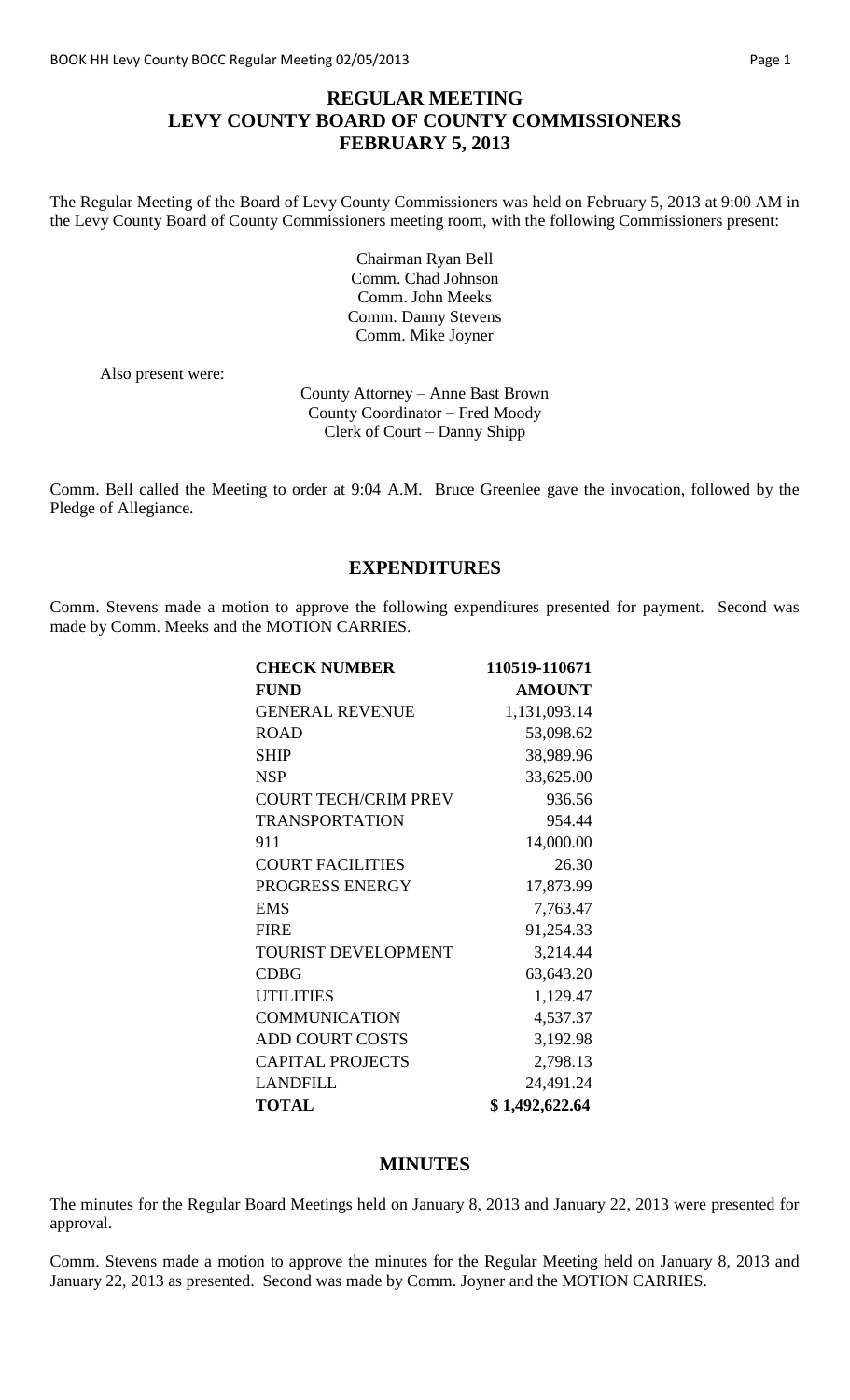#### **EMERGENCY MANAGEMENT**

Mark Johnson spoke to the Board announcing the decision of Progress Energy, a subsidiary of Charlottte, NC based Duke Energy to retire the Crystal River Nuclear Power Plant facility. Comm. Johnson also read a portion of a press release which had been e-mailed to him.

## **PUBLIC HEARING – ROAD DEPARTMENT**

Bruce Greenlee, Administrative Road Superintendent

Adoption of Resolution 2013-03, approving the petition to vacate, abandon, and close a portion of the 50 foot right-of-way of NE 17 Avenue (a/k/a Pine Lane) located in Gleason's Trailer Village as requested by petitioners, Gregory and Pamela Deist.

Mr. Greenlee requested Board approval of Resolution 2013-03, a petition to vacate, abandon, and close a portion of the 50 foot right-of-way of NE 17 Avenue (a/k/a Pine Lane) located in Gleason's Trailer Village as requested by petitioners, Gregory and Pamela Deist.

Comm. Bell asked if there was anyone in the audience who wished to speak for or against the petition. There were none.

Comm. Johnson made a motion to approve Resolution 2013-03 as presented. Second was made by Comm. Meeks and the MOTION CARRIES.

# **DEPARTMENT REPORTS**

# **COUNTY COORDINATOR**

Fred Moody

Request approval of Resolution 2013-07 authorizing the execution of a Joint Participation Agreement with the Florida Department of Transportation for the design and permitting of erosion control and stabilization for runway 5 end at the George T. Lewis Airport in Levy County, Florida.

Mr. Moody requested Board approval of Resolution 2013-07 authorizing the execution of a Joint Participation Agreement with the Florida Department of Transportation for the design and permitting of erosion control and stabilization for runway 5 end at the George T. Lewis Airport in Levy County, Florida. Mr. Moody stated this project is slated for completion in November, 2013. The cost of the project is \$29,075 and is funded by the Florida Department of Transportation.

Comm. Joyner made a motion to approve Resolution 2013-07 as presented. Second was made by Comm. Meeks and the MOTION CARRIES.

# **PLANNING**

Shenley Neely, Director

Direct staff to move forward with approval of appointing new members to the County's Affordable Housing Advisory Committee, approved by the County Coordinator and return with an Amended Resolution to reflect approved changes.

- A. Natalie Thomas to serve as the member engaged as a real estate professional in connection with affordable housing;
- B. Vaughn Lee to serve as the member actively serving on the local planning agency; and
- C. Sharon Battles to serve as the representative of those areas of labor actively engaged in home building in connection with affordable housing.

Ms. Neely requested Board approval to approve new members to the County's Affordable Housing Advisory Committee, approved by the County Coordinator and return with an Amended Resolution to reflect approved changes.

Comm. Stevens made a motion to appoint the three above listed new members to the County's Affordable Housing Advisory Committee as presented. Second was made by Meeks and the MOTION CARRIES.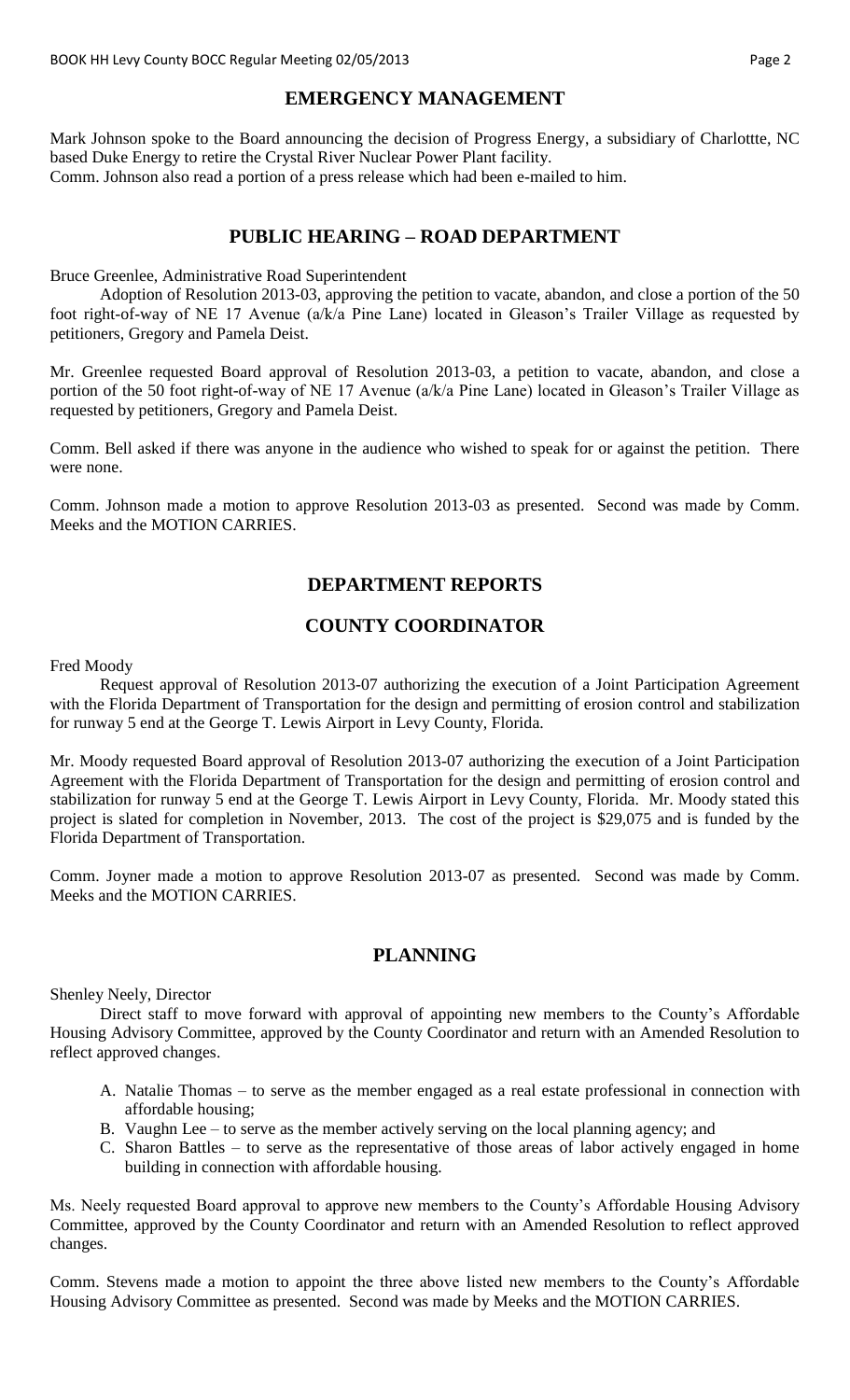#### **SHIP**

Shenley Neely, Director

Request a motion to approve revised Annual Reports submitted to Florida Housing Finance Corporation.

Ms. Neely requested Board approval of the revised Annual Reports submitted to Florida Housing Finance Corporation.

Comm. Johnson made a motion to approve the revised Annual Reports submitted to Florida Housing Finance Corporation. Second was made by Comm. Joyner and the MOTION CARRIES.

## **PUBLIC SAFETY**

David Knowles, Director

A. Requesting approval to establish a purchase order for Withlacoochee Technical Institute to provide Firefighter II training.

Mr. Knowles requested Board approval to establish a purchase order in the amount of \$15,643.04 for Withlacoochee Technical Institute to provide Firefighter II training. This will provide tuition for up to fourteen LCDPS members.

Comm. Meeks made a motion to approve establishing a purchase order in the amount of \$15,643.04 for Withlacoochee Technical Institute as requested. Second was made by Comm. Stevens and the MOTION CARRIES.

B. Requesting approval to purchase two (2) new Type III ambulance units from Emergency Tactical Rescue Vehicles in Sanford, Florida, manufactured by American Emergency Vehicles.

Mr. Knowles requested Board approval to purchase two (2) new Type III ambulance units from Emergency Tactical Rescue Vehicles in Sanford, Florida, manufactured by American Emergency Vehicles for a total of \$253,690.

Comm. Stevens made a motion to approve the purchase of two (2) new ambulances as requested. Second was made by Comm. Joyner and the MOTION CARRIES.

#### **COUNTY ATTORNEY**

Anne Bast Brown

A. Adopt Resolution 2013-10, amending the County's representatives to the North Florida Broadband Authority to Commissioner John Meeks as Authority Director and Fred Moody as the Alternate Authority Director.

Atty. Brown requested Board approval of Resolution 2013-10, amending the County's representatives to the North Florida Broadband Authority to Comm. John Meeks as Authority Director and Fred Moody as the Alternate Authority Director.

Comm. Stevens made a motion to approve Resolution 2013-10 as requested. Second was made by Comm. Joyner and the MOTION CARRIES.

B. Adopt Resolution 2013-09 amending travel reimbursement rates for County employees for mileage to coincide with Internal Revenue Service Standard Mileage Rates for business miles.

Atty. Brown requested Board approval of Resolution 2013-09 amending travel reimbursement rates for County employees for mileage to \$.565 per mile to coincide with Internal Revenue Service Standard Mileage Rates for business miles.

Comm. Meeks made a motion to approve Resolution 2013-09 as presented. Second was made by Comm. Johnson and the MOTION CARRIES.

Atty. Brown reported to the Board she and Mr. Knowles attended the first hearing in Yankeetown yesterday regarding the Ordinance to allow the Fire Assessments to be applied within the City limits. There will be a second hearing on February 18<sup>th</sup>.